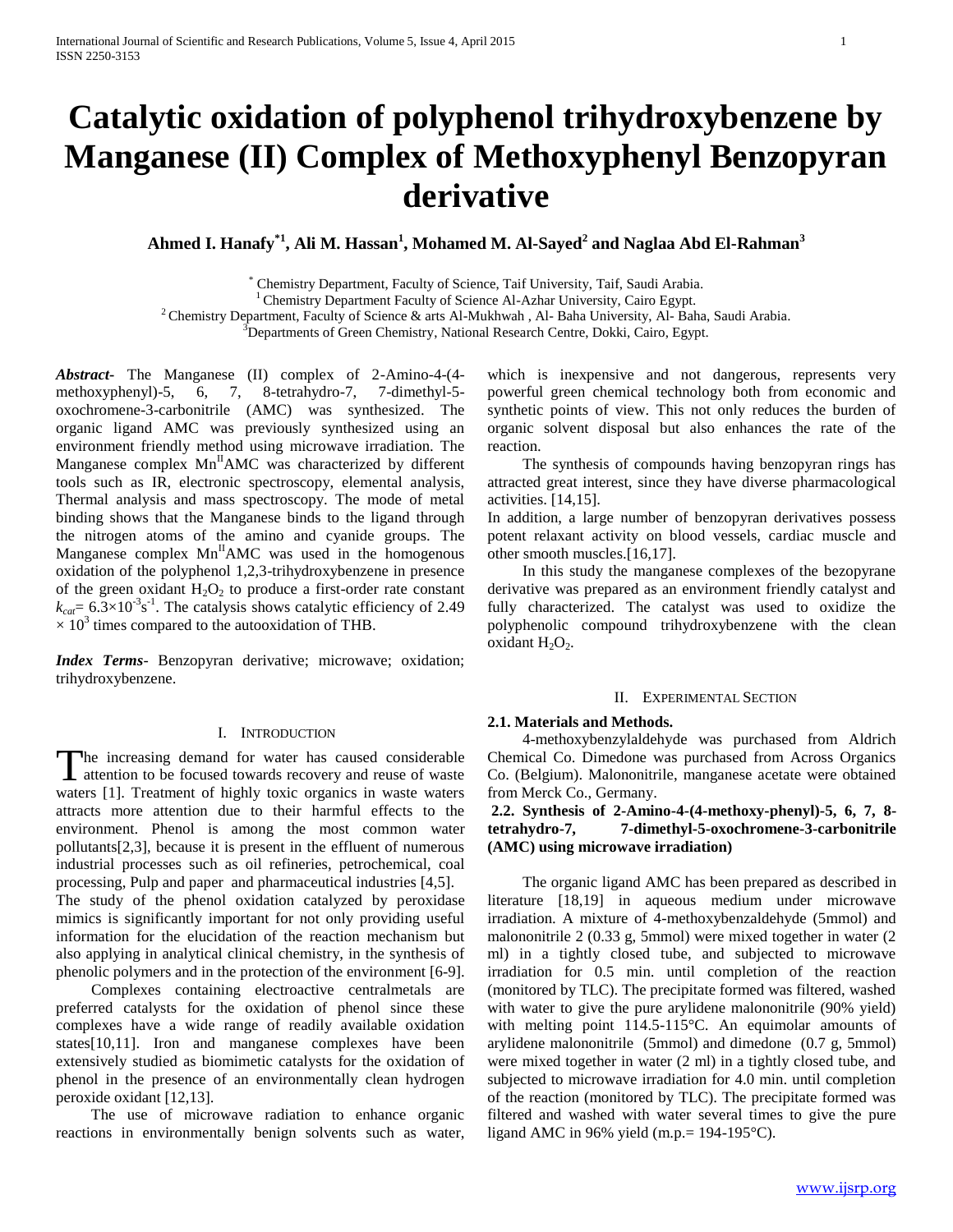# **2.3. Synthesis of MnIIAMC complex**.

Manganese (II) acetate (0.1 mole) dissolved in  $\sim$  40 ml absolute ethanol was added to 0.1 mole of the ligand AMC dissolved in  $\sim$  40 ml absolute ethanol. The mixture was heated under reflux for  $\sim$  2 h. The bluish precipitate was formed, filtered off and finally washed by hot ethanol several times and dried in an open air.

## **2.4. Physical methods.**

 Carbon, hydrogen and nitrogen contents were determined at the Microanalytical Unit, Cairo University, Egypt. IR spectra of the ligand and its solid complex were measured in KBr on a Mattson 5000 FTIR spectrometer. The electronic spectra and kinetic measurements were performed using Varian Cary 4 Bio UV/VIS spectrophotometer.

 ${}^{1}$ H- NMR spectrum of the ligand was recorded on Joel-90Q Fourier Transform (200 MHz) spectrometers in  $[D_6]$  DMSO. The mass spectra of the ligand and its metal complex were recorded on a Shimadzu GC-S-QP 1000 EX spectrometer using a direct inlet system. Thermal analysis measurement (TGA) was recorded on a Shimadzu thermo-gravimetric analyzer model TGA-50 H, using 20 mg samples. The flow rate of nitrogen gas and heating rate were 20  $\text{cm}^3$  min<sup>-1</sup> and 10°C min<sup>-1</sup> respectively. The magnetic susceptibility measurement for the manganese (II) complex was determined by the Gouy balance using  $Hg[Co(NCS)<sub>4</sub>]$  as a calibrant at room temperature.

## **2.5. Kinetic reactions for Trihydroxy-benzene (THB) oxidation**

The catalytic activity of the  $Mn^HAMC$  complex toward the homogenous oxidation of trihydroxybenzene (THB) in ethanol solution at 25 °C was determined by measuring the initial rate of THB oxidation. The increase of the absorption at 420 nm ( $\varepsilon$  = 4.583  $M^{-1}$ cm<sup>-1</sup>) due to the oxidation product [20] with time was obtained on a Varian Cary 3E spectrophotometer. A plot of the formation of the product with respect to time gives the initial rate. To study the effect of the catalyst concentration on the rate of the reaction, various amounts of the Manganese (II) complex (20 - 700  $\mu$ M) have been used with 150  $\mu$ M H<sub>2</sub>O<sub>2</sub> for oxidation of 1.0 mM THB at 25 $\degree$ C. At the same time, 140  $\mu$  M of the catalyst has been used in the oxidation of different concentrations of the substrate (10 –4000  $\mu$ M) in presence of 150  $\mu$ M H<sub>2</sub>O<sub>2</sub> to study the effect of THB concentration on the reaction. The rate laws were determined and rate constants obtained. The dependence of  $H_2O_2$  on THB oxidation by 140  $\mu$ M Mn<sup>II</sup>AMC was determined by measuring the oxidation rate at different concentrations of hydrogen peroxide  $(10 - 300 \mu M)$  in presence of 1.0 mM THB in ethanol at 25 °C. The auto-oxidation rate of THB was determined under the same conditions in the absence of  $Mn^H$ AMC.

#### III. RESULTS AND DISCUSSION

## **3.1. Characterization of AMC.**

 The organic ligand AMC has been prepared using microwave irradiation method which enhances organic reactions in environmentally benign solvents such as water representing very powerful green chemical technology both from economic and synthetic points of view. This not only reduces the burden of organic solvent disposal but also enhances the rate of the reaction. The <sup>1</sup>H-NMR spectrum revealed peaks attributed to  $\delta$  = 1.03 (s, 3H, CH<sub>3</sub>), 1.19 (s, 3H, CH<sub>3</sub>), 2.23 (d, 1H,  $J_{AB} = 16$  Hz, H-8a), 2.31 (d, 1H,  $J_{AB} = 16$  Hz, H-8b), 2.45 (s, 2H, C<sub>6</sub>-H), 3.79 (s, 3H, OCH<sub>3</sub>), 4.02 (s, 1H, C<sub>4</sub>-H), 4.95(s, 2H, NH<sub>2</sub>, D<sub>2</sub>O exchangeable) and 7.11-7.29 (m, 4H, Ar-H).

The IR spectral data (Fig. 1) and  $H-MMR$  spectroscopy together with the molecular weight from the mass spectrum (m/z  $= 324$ ) confirm the structure of the ligand.

## **3.2. Characterization of MnIIAMC.**

 The IR spectral data of the Mn (II) complex compared with the ligand showed that the manganese (II) binds to AMC through the NH<sub>2</sub> and C≡N nitrogen atoms. This suggestion was supported by reducing in the intensity and shifting of the cyanide band from  $2220$  cm<sup>-1</sup> in the ligand to 2205 cm<sup>-1</sup> in the complex spectrum [16-21]. At the same time, the  $NH<sub>2</sub>$  bands were shifted from 3372 and 3280  $\text{cm}^{-1}$  in the ligand to 3450 and 3300  $\text{cm}^{-1}$  in the complex spectrum. The coordination of the nitrogen atoms to the metal is also consistent with the presence of a new band at 473  $\text{cm}^{-1}$  due to vMn–N. The broadening in the band at 3450  $\text{cm}^{-1}$  is due to overlapping of the vOH stretching vibration of water molecule with  $vNH_2$  group. The band corresponding to  $vCO$ band appears at the same position in the ligand and complex spectra, indicating to not participation in the coordination. The proposed structure is also supported by the presence of a new band at  $522 \text{ cm}^{-1}$  attributed to Mn-O[22].



**Figure 1. FTIR spectra of the AMC and MnIIAMC complex**

## **3.2.1.Electronic spectral data of MnIIAMC***.*

The electronic spectrum of the metal complex  $Mn<sup>H</sup>AMC$ (Figure 2) exhibited three absorption bands at 230 nm, 305 nm due to  $n \to \pi^*$  and  $\pi \to \pi^*$  and the other one at 350 nm due to d  $\rightarrow$  d transitions, respectively, suggesting an octahedral geometry around Mn ion[23]. The magnetic moment of Mn (II) complex is 5.31 BM. This value suggests the presence of five unpaired electrons and supports the octahedral geometry around the Mn ion.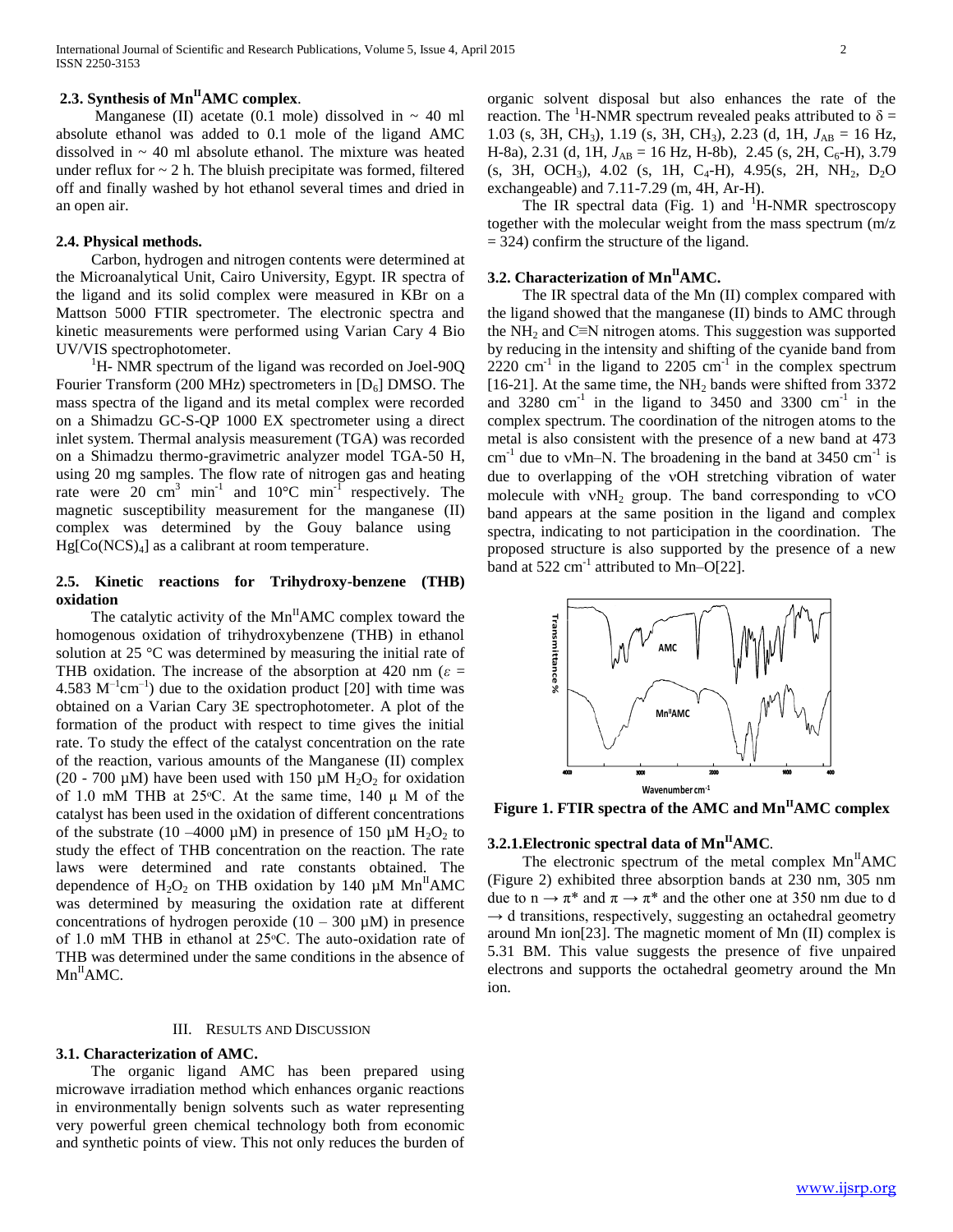

**Figure 2. Electronic spectrum of MnIIAMC.**

## **3.2.2.Thermal analysis of MnIIAMC**

 The majority of compounds including complexes suffer physical and chemical changes when subjected to heat energy. Under defined experimental conditions, these changes are characteristic of such substances and can be used for its qualitative and quantitative analysis.

 Manganese complex showed three stages of decomposition (Figure 3). The first stage at 155-180 °C corresponds to removal of two water molecules inside the coordination sphere with weight loss (calc.  $= 6.75\%$ , found  $= 6.80\%$ ). The second peak in the temperature range of 195-350  $\degree$ C corresponds to removal of two  $CO<sub>2</sub>$  molecules, two NH<sub>3</sub> molecules and PhOCH<sub>3</sub> with weight loss (cal.  $= 43.15\%$ , found  $= 43.25\%$ ). The third inflection point in the range of  $365-470$  °C corresponds to  $(CH<sub>3</sub>)$ , CHCH<sub>2</sub>CHO with weight loss (cal. = 16.13%, found  $=16.31\%$ ).



**Thermodynamic parameters**

 The thermodynamics activation parameters of the decomposition process were evaluated using the well known Coats –Redfern equation [24]. The activation energy Ea, the activation entropy ∆S, the activation enthalpy ∆H, and the free energy (Gibbs function ∆G) for all decomposition stages were calculated (table 1). The entropy ∆S gives information about the degree of disorder of the system. The enthalpy ∆H gives information about the total thermal motion and Gibbs or free energy gives information about the stability of the system.

## **3.2.3. Mass spectroscopy of MnIIAMC***.*

 The mass spectrum of manganese complex  $(C_{23}H_{29}N_2O_9Mn)$  Figure 4, shows a molecular ion peak at m/z = 531 corresponding to the Mn complex moiety.



**Figure 4. Mass spectrum of MnIIAMC complex**

 The elemental analysis in table 2, together with the IR, electronic spectral data , mass spectroscopy, thermal analysis and magnetic moment suggest that the structure of the manganese complex is  $[Mn L(AC)<sub>2</sub>2H<sub>2</sub>O]$  where  $L = AMC$ , as shown in the structure(1).

## **3.3.Catalytic activity study 3.3.1. Oxidation of trihydroxybenzene (THB).**

 Environmental and economic factors make the use of harmful oxidants increasingly unacceptable except on a small scale, hydrogen peroxide is used in the oxidation of 1,2,3 trihydroxybenzene (THB).  $Mn<sup>H</sup>AMC$  complex was used to activate the green oxidant  $H_2O_2$  in the oxidation of THB affording an effective catalyst.

| Decomposition<br>temperature K | E<br>$(kJ \text{ mo}^{-1})$ | ΔS<br>$(\mathrm{J} \mathrm{ K}^{-1} \mathrm{mo}^{-1})$ | ΛH<br>(kJ mo <sup>-</sup> | ЛG<br>$(kJ \text{ mo}^{-1})$ |
|--------------------------------|-----------------------------|--------------------------------------------------------|---------------------------|------------------------------|
| 428-453                        |                             | $-38.1$                                                | 77.4                      | 94.3                         |
| 468-623                        | 87.8                        | $-38.3$                                                | 83.5                      | 103.5                        |
| 638-743                        | 125.5                       | $-38.5$                                                | 19.8                      | 146.5                        |

**Table 1. Thermodynamic parameters for MnII -AMC complex**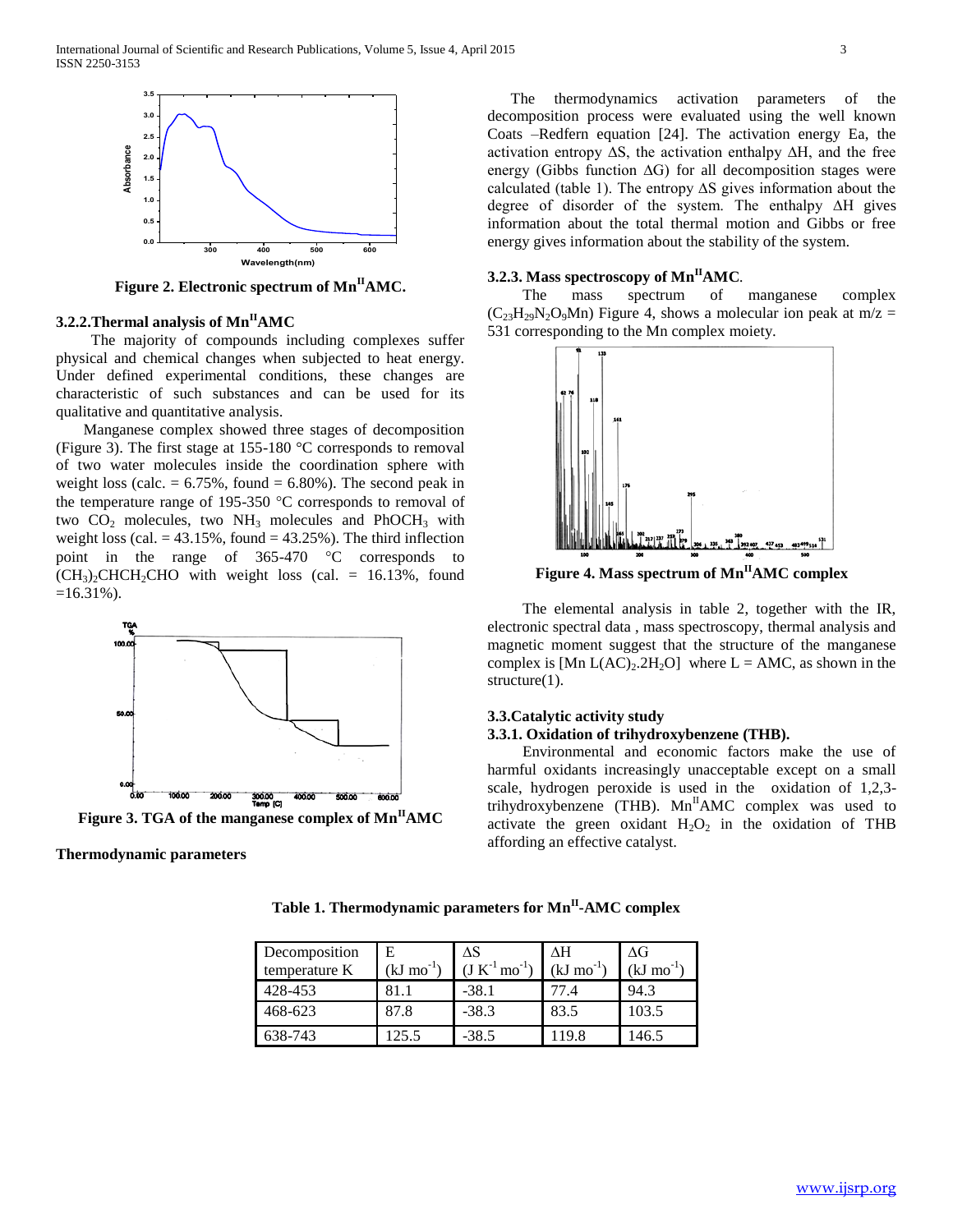| Complex<br>M.wt. | % $C$ |       | % H   |      | %N    |      | %Mn   |       |
|------------------|-------|-------|-------|------|-------|------|-------|-------|
|                  | Cal.  | Foud  | Calc. | Foud | Calc. | Foud | Calc  | Foud  |
| 531              | 51.97 | 51.94 | 5.46  | 5.41 | 5.27  | 5.30 | 10.33 | 10.29 |

**Table 2. Elemental analysis of the complex MnIIAMC.**



In order to study the catalytic activity of the  $Mn^HAMC$ complex and its interaction with  $H_2O_2$  towards the homogenous oxidation of 1,2,3-trihydroxybenzene, THB has been used as a substrate to provide detailed kinetic information. The oxidation rates of THB by 140  $\mu$ M Mn<sup>II</sup>AMC at different concentrations of THB (Figure 5) have been determined in the presence of 150  $\mu$ M  $H<sub>2</sub>O<sub>2</sub>$ . The rate of THB oxidation is found to be nonlinear, reaching saturation at high THB concentrations which suggest an enzyme-like pre-equilibrium kinetics. This kinetics can be described as the binding of THB with the catalyst  $Mn<sup>H</sup>AMC$  to form an intermediate THB- $Mn<sup>H</sup>AMC$  complex,



**Figure 5. oxidation of different concentrations of THB using 140 µM Mn**<sup>II</sup>**AMC** with 250 µM  $H_2O_2$  at 25<sup>°</sup>C.

Followed by the conversion of the bound substrate (THB) into product[25]. The reaction in the presence of saturation amount of H2O<sup>2</sup> (250 µM) (Figure 5) produces a first-order rate constant *kcat*  $= 0.0063$  s<sup>-1</sup> (t<sub>1/2</sub> = 110 s) and dissociation constant K' = 18 mM. The Mn<sup>II</sup>AMC affords a significant catalytic efficiency  $k_{cat}/K'$ =  $0.12 \text{ M}^{-1} \text{s}^{-1}$  as the second order rate constant[25]. The catalysis shows 2.49  $\times$  10<sup>3</sup> times rate enhancement in terms of the firstorder rate constant ( $k_{cat}/k_o$ , wherein  $k_o = 2.53 \times 10^{-6}$  s<sup>-1</sup> is the rate constant for the uncatalyzed reaction under the same reaction conditions. The oxidation of the trihydroxybenzene as a function of  $H_2O_2$  also shows a saturation pattern at high concentrations

(Figure 6), showing  $k_{cat} = 0.011$  s<sup>-1</sup> and K'= 28 mM, indicating direct binding of this oxidant to the active metal center. Therefore, both THB and  $H_2O_2$  are considered to be substrates.



**Figure 6. oxidation of 1.0 mM THB using 140 µM MnIIAMC with different concentrations of**  $H_2O_2$  **at 25 °C.** 

 To study the effect of the catalyst concentration on the oxidation of THB with 250  $\mu$ M H<sub>2</sub>O<sub>2</sub> (Figure 7), different concentrations of the  $Mn^{\text{II}}$ -AMC have been used in the oxidation of THB.



**Figure 7. oxidation of 1.0 mM THB using different concentrations of MnIIAMC.**

The observed rate was found to be linear till 140 µM of manganese complex and then reach saturation indicating that the optimum concentration for the manganese complex to be used as a good catalyst is around 140 µM.

## IV. CONCLUSION

The environment friendly  $Mn^HAMC$  complex was synthesized and fully characterized using different tools. The geometry around the manganese ion is found to be octahedral geometry. The  $Mn^HAMC$  complex has been used as a catalyst in the homogenous oxidation of polyphenol 1,2,3 trihydroxybenzene in presence of  $H_2O_2$  as a green oxidant. The